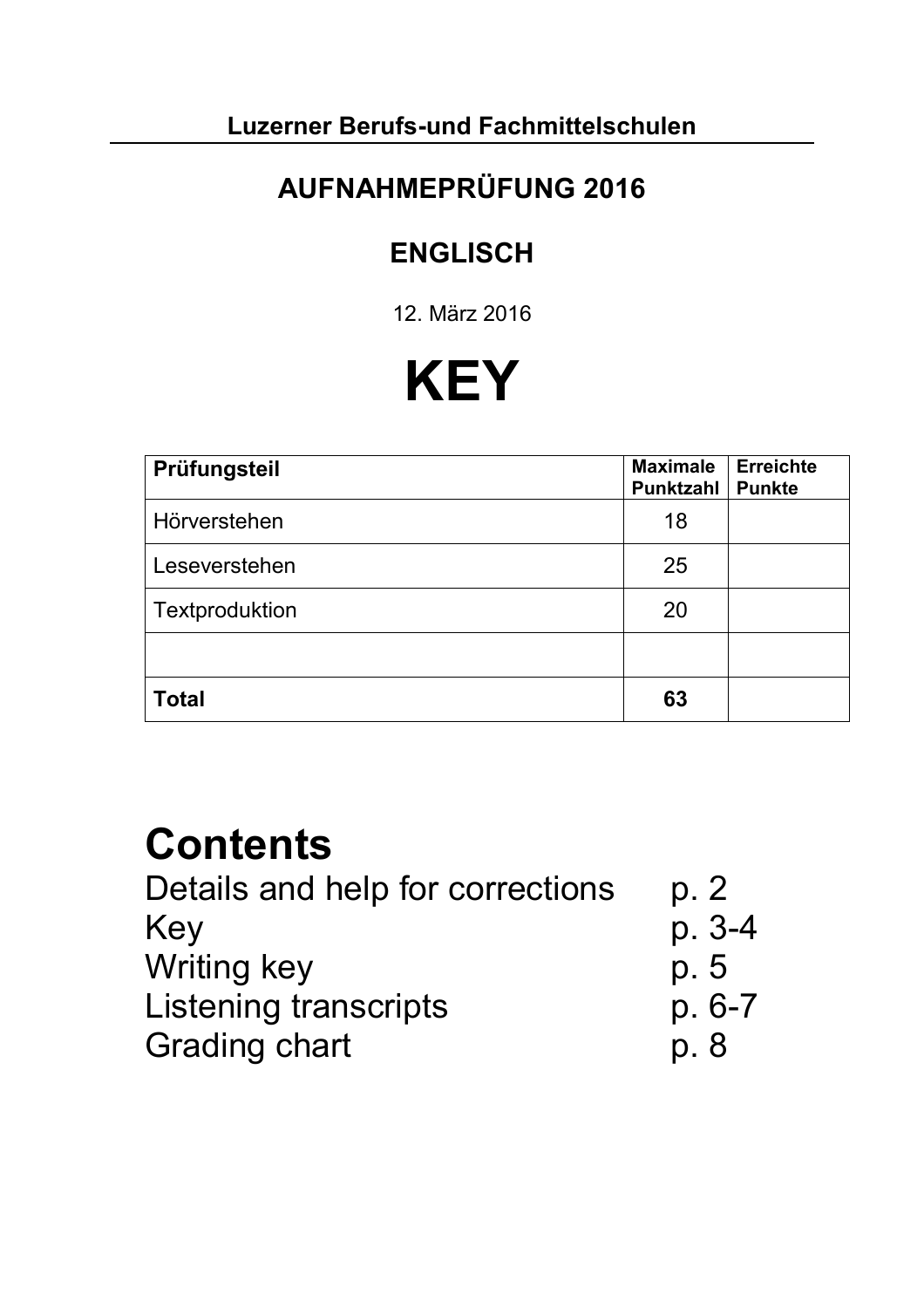## Details and help for corrections

#### **LISTENING**

*Part 1: 2 points for each correct answer. Part 2: 1 point for each correct answer.*

#### **READING**

*Part 1: 2 points for each correct answer. Part 2: 1 point for each correct answer. Part 3: 1 point for each correct answer.*

#### **WRITING**

#### **Specifications for the correction of the writing task.**

- If candidates do not write enough words they usually do not get the full amount of points for *task* (see details in table on p. 5). It is also explained in the table that if it is far too short the candidate gets only 1 point for *task.*
- If candidates write too many words they will not be penalised unless they write irrelevant things (see details in table on p. 5).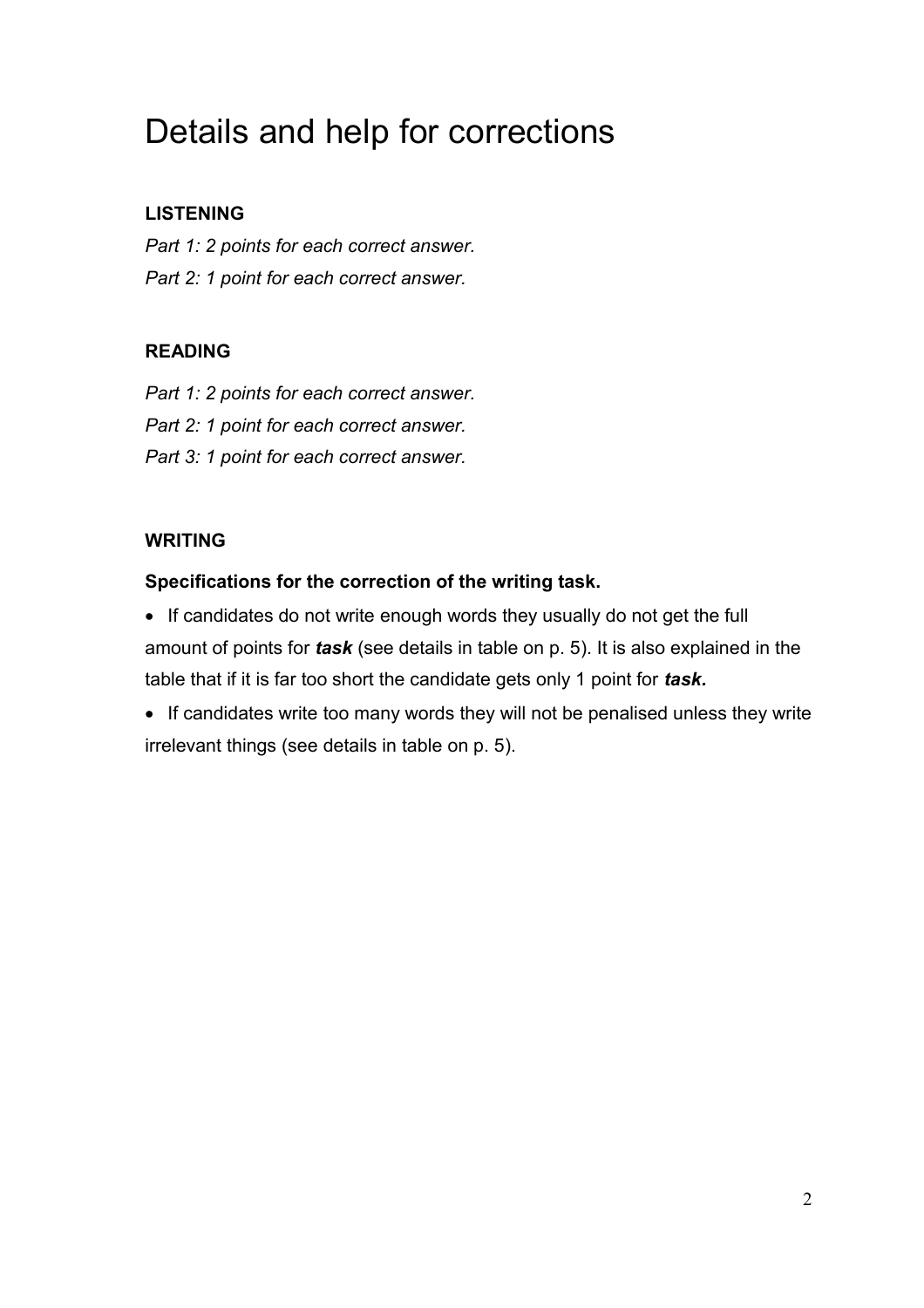**LISTENING** \_\_\_\_ / 18 points

*Part 1* Correct (A) or incorrect (B)? \_\_\_\_ / 12 points

- 1. **B**
- 2. **B**
- 3. **A**
- 4. **B**
- 5. **A**
- 6. **B**

*Part 2* Choose the correct answer A, B or C \_\_\_\_ / 6 points

1. A **B** C 2. A **B** C 3. **A** B C 4. A B **C** 5. A **B** C 6. A B **C**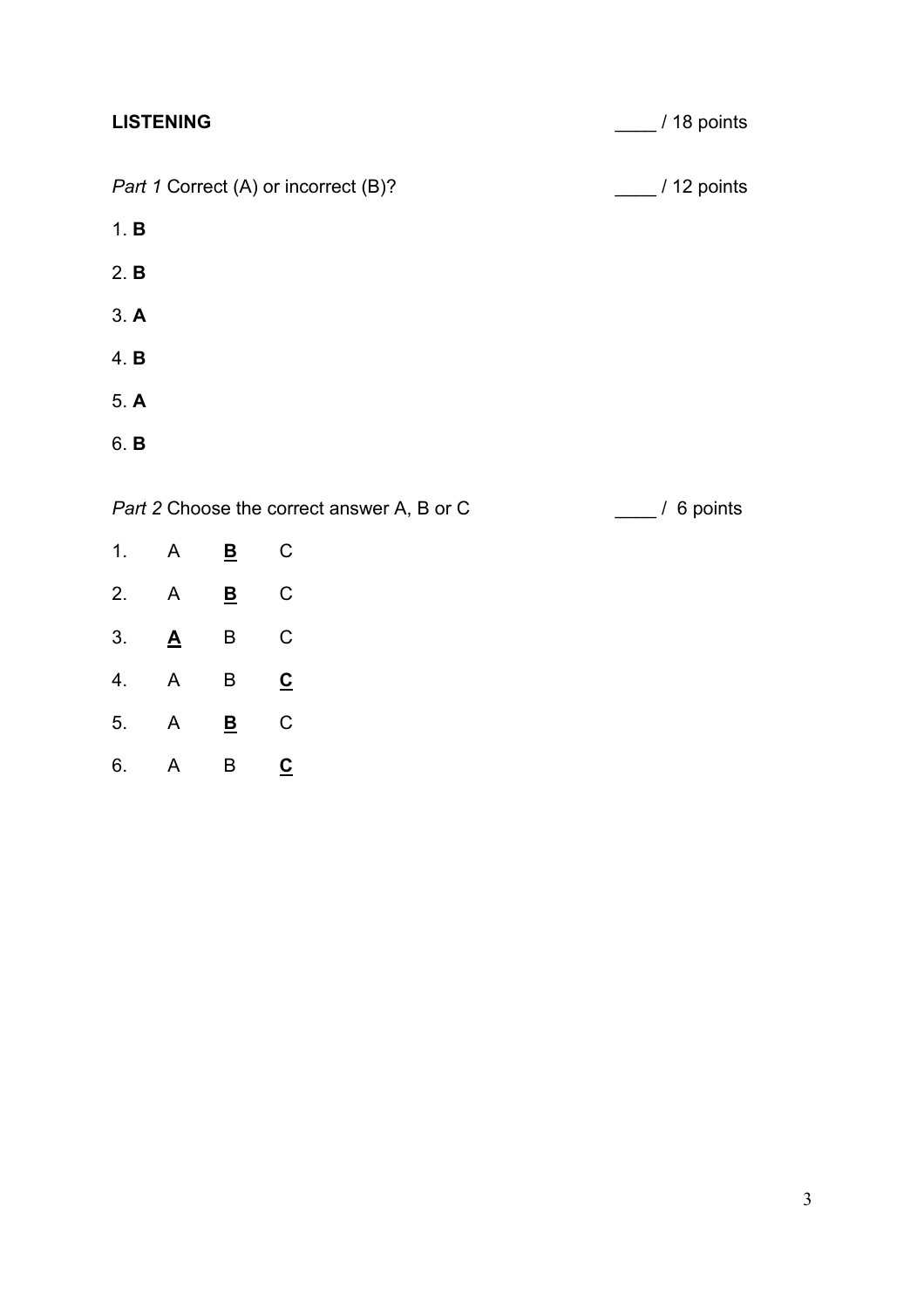*Part 1* Mark the correct letter A, B, C or D on the answer sheet.  $\qquad \qquad$  / 10 points

| 1. | $\mathbf{A}$             | B                       | $\mathsf C$              | D |
|----|--------------------------|-------------------------|--------------------------|---|
| 2. | $\mathsf{A}$             | $\overline{\mathbf{B}}$ | $\mathsf C$              | D |
| 3. | A                        | B <sub>a</sub>          | $\underline{\mathbf{C}}$ | D |
| 4. | $\underline{\mathbf{A}}$ | B                       | $\mathsf C$              | D |
| 5. | A                        | $\overline{\mathbf{B}}$ | $\mathsf{C}$             | D |

*Part 2* Mark the correct letter A, B, C or D on the answer sheet.  $\qquad \qquad \qquad$  / 5 points

- 1. A B **C** D 2. **A** B C D 3. A B **C** D 4. A **B** C D
- 5. **A** B C D

*Part 3* Mark the correct letter A, B, C or D on the answer sheet.

 $\frac{1}{\sqrt{2}}$  / 10 points

|                    | 1. A <u>B</u> C D |              |          | 6. |          | $A$ B C D          |              |
|--------------------|-------------------|--------------|----------|----|----------|--------------------|--------------|
| 2. $\underline{A}$ | B C               |              | <b>D</b> | 7. | A B      | $\overline{c}$ D   |              |
|                    | 3. A B C          |              | $\Box$   | 8. |          | A <b>B</b> C D     |              |
| 4. A               | B C               |              | $\Box$   |    | 9. A B C |                    | $\mathbf{D}$ |
| 5. A               |                   | <b>B</b> C D |          |    |          | 10. A <b>B</b> C D |              |

**READING** / 25 points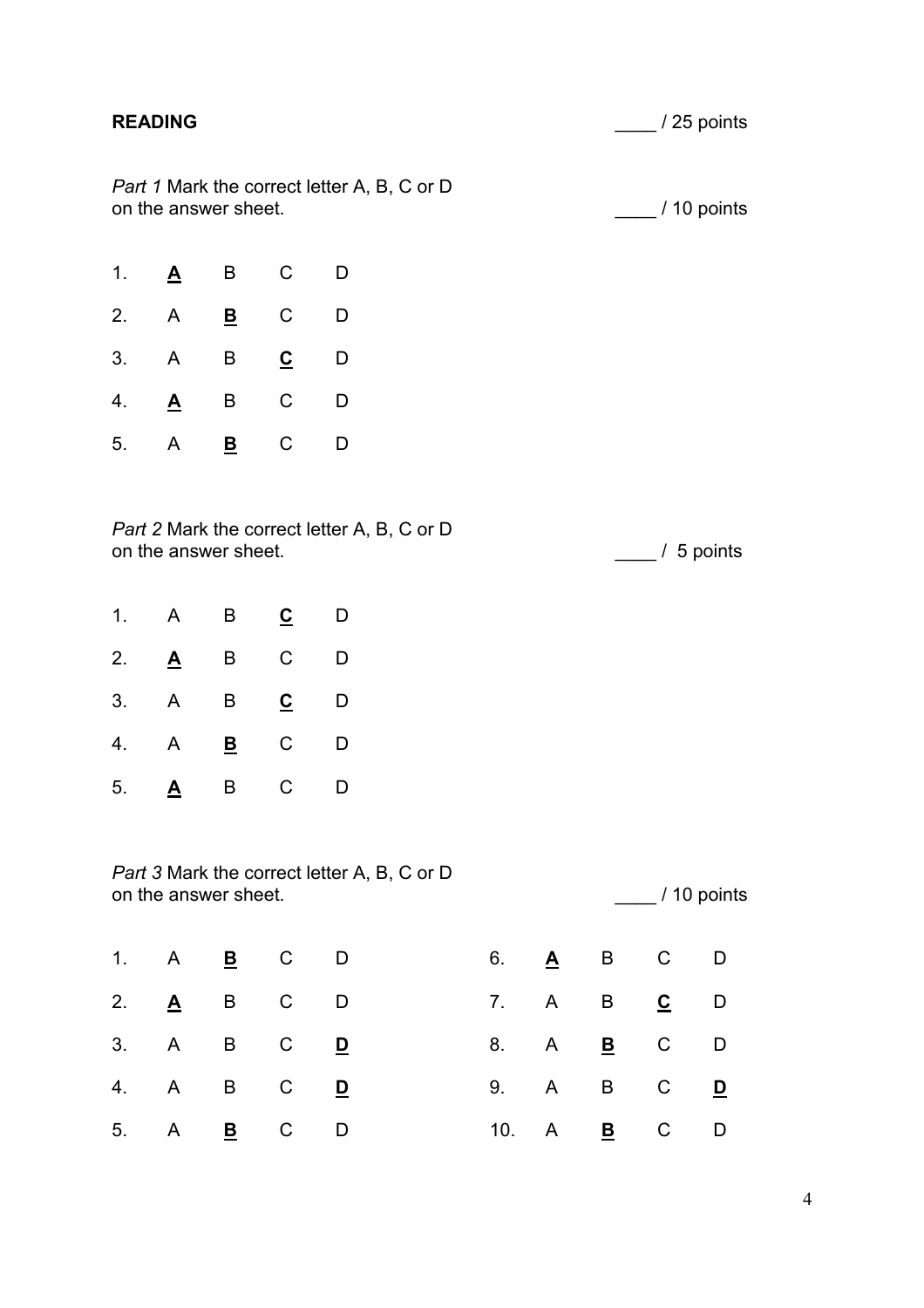### **WRITING KEY** \_\_\_\_ / 20 points

|                        | <b>Task</b>                                                                                                                                                                                                                                                                                                                             | Language                                                                                                                                                                                                                                                                                                                                                                      |                  |
|------------------------|-----------------------------------------------------------------------------------------------------------------------------------------------------------------------------------------------------------------------------------------------------------------------------------------------------------------------------------------|-------------------------------------------------------------------------------------------------------------------------------------------------------------------------------------------------------------------------------------------------------------------------------------------------------------------------------------------------------------------------------|------------------|
| $9 -$<br>10            | Very good attempt at task, including all<br>required content in full with little or no<br>digression. Generally coherent, or<br>requiring no effort by the reader.                                                                                                                                                                      | Generally good control, and confident use of<br>PET language. Coherent linking of sentences<br>using simple cohesive devices.<br>Language includes complex sentences and a<br>range of structures and vocabulary. Language<br>errors may still be present, but they are minor,<br>due to ambition, and do not impede<br>communication                                         | $9 -$<br>10      |
| $7-$<br>8              | Good attempt at task, covering all the<br>content elements, with some elaboration.<br>There may be some minor repetition or<br>digression, though overall reasonably<br>coherent and requiring minimal effort on<br>the part of the reader                                                                                              | Reasonable control of language and linking of<br>sentences. Language is either unambitious (i.e.<br>avoiding complex structures and using a narrow<br>range of vocabulary but accurate), or ambitious<br>(i.e. attempting a range of structures and<br>vocabulary) but with some errors, although the<br>errors do not generally impede communication.                        | $7 - 8$          |
| $5-$<br>6              | Reasonable attempt at task. May be a<br>rather simple account with little<br>elaboration, or a fuller attempt combining<br>some repetition or digression. One<br>significant element of required content<br>may have been omitted. Coherent enough<br>to make meaning clear, although a little<br>effort may be required by the reader. | Evidence of some control of language, and<br>simple sentence structure generally sound.<br>Language likely to be unambitious, or if<br>ambitious probably flawed. A number of errors<br>may be present, e.g. in structures, tenses,<br>spelling, articles, prepositions, but they do not<br>generally impede communication. Linking of<br>sentences not always maintained.    | $\overline{5-6}$ |
| $3-$<br>$\overline{4}$ | Some attempt at task, possibly indicating<br>limited understanding of what is required.<br>Two elements of required content may<br>have been omitted, or there will be<br>noticeable irrelevance or incoherence,<br>which will require considerable effort by<br>the reader. The task may be unfinished.                                | Erratic control of sentence structure and use of<br>tenses, e.g. past simple not used appropriately in<br>many cases. Language may be very<br>simplistic/limited/repetitive. Errors in the<br>spelling of PET vocabulary often occur.<br>Language errors will impede communication at<br>times. Punctuation may be noticeably absent,<br>leading to incoherence of sentences. | $3-4$            |
| $1-$<br>$\overline{2}$ | Poor attempt at task, including little of<br>relevance, and /or it is far too short or very<br>incoherent.                                                                                                                                                                                                                              | Very poor control of language. Difficult to<br>understand due to frequent errors in areas such as<br>grammar, spelling or sentence construction.<br>There may be a general absence of punctuation,<br>leading to serious incoherence.                                                                                                                                         | $1-2$            |
| $\overline{0}$         | Candidate has misunderstood or<br>misinterpreted task. Content bears no<br>relation to task.                                                                                                                                                                                                                                            | Achieves nothing. Language impossible to<br>understand.                                                                                                                                                                                                                                                                                                                       | $\theta$         |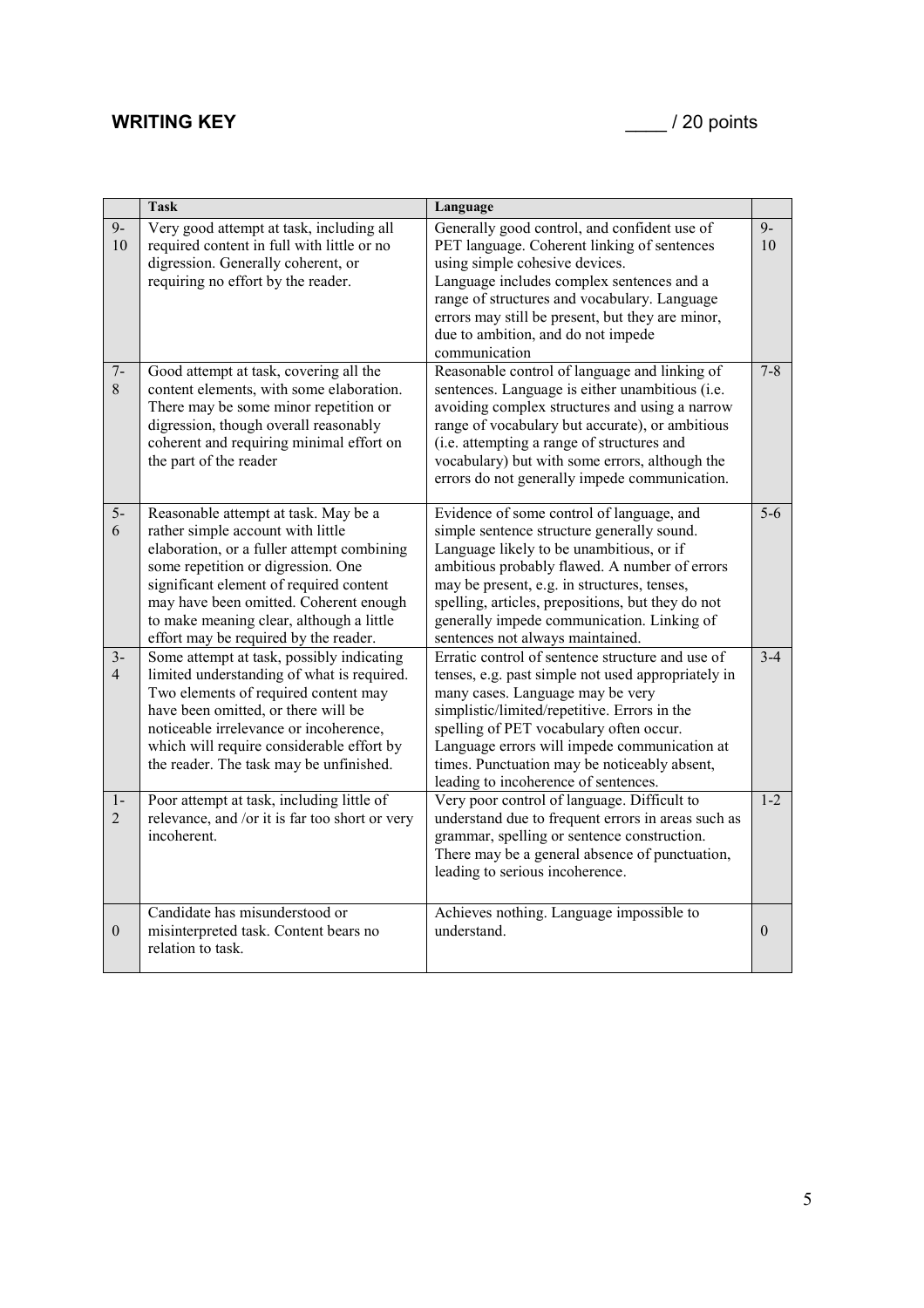#### **TRANSCRIPT OF THE RECORDINGS**

#### *Part 1*

*Look at the six sentences for this part. You will hear a conversation between a man, Ben, and a woman, Lucy about football. Decide if each sentence is correct or incorrect. If it is correct, put a tick in the box under A for YES. If it is not correct, put a tick in the box under B for NO.* 

*You have now 30 seconds to look at the questions for Part 1.* 

#### **(30 seconds)**

Now we are ready to start.

Listen carefully. You will hear the recording twice.

| Ben  | Hi Lucy. Did you see the match last night.                                             |
|------|----------------------------------------------------------------------------------------|
| Lucy | Yes, I did actually Ben. I enjoyed it.                                                 |
| Ben  | I am going to go after school and play a game with the others. Do you want to come?    |
| Lucy | Ok, but I don't like playing I will just watch.                                        |
| Ben  | I will be playing in midfield so I won't score many goals. Alex scored 25 last season. |
|      | He is our best player.                                                                 |
| Lucy | I don't think so. It is not just about scoring goals: I would say you are the most     |
|      | important player as you do most of the work.                                           |
| Ben  | I am not looking forward to the practise sections though.                              |
| Lucy | Why not?                                                                               |
| Ben  | At the start we do so many fitness exercises. They are boring. They take up most of    |
|      | the time we play again at the end but only for a few minutes. I like playing after     |
|      | school with my friends much more.                                                      |
| Lucy | Who's your favourite team Ben?                                                         |
| Ben  | Mancester United of course. They are great. You are a Liverpool supporter aren't       |
|      | you?                                                                                   |
| Lucy | I was because my dad was a fan. And when I was younger I had no choice.                |
| Ben  | And now you support Mancester too?                                                     |
| Lucy | Yes, but City I am afraid not United.                                                  |
| Ben  | Have you ever been to a live game at a stadium?                                        |
| Lucy |                                                                                        |
|      | No, I wouldn't mind going but it can be a dangerous place you hear so much about       |
|      | hooliganism.                                                                           |
| Ben  | Oh I wouldn't worry about that if I were you. There has been a lot of changes over     |
|      | the year, in policing use of cameras, crowd control the hooligans are less able to     |
|      | cause troubles nowadays.                                                               |
| Lucy | Maybe we should go to a game this month.                                               |
| Ben  | Yes, it will be great. We can go to see United against Arsenal in two weeks. My dad    |
|      | knows how to get tickets and                                                           |
| Lucy | Wait a minute. Does it have to be that game? I am only interested in City. Imagine     |
|      | me being surrounded by rival fans.                                                     |
| Ben  | Well, I am sorry. But for me is the Red Devils or nothing.                             |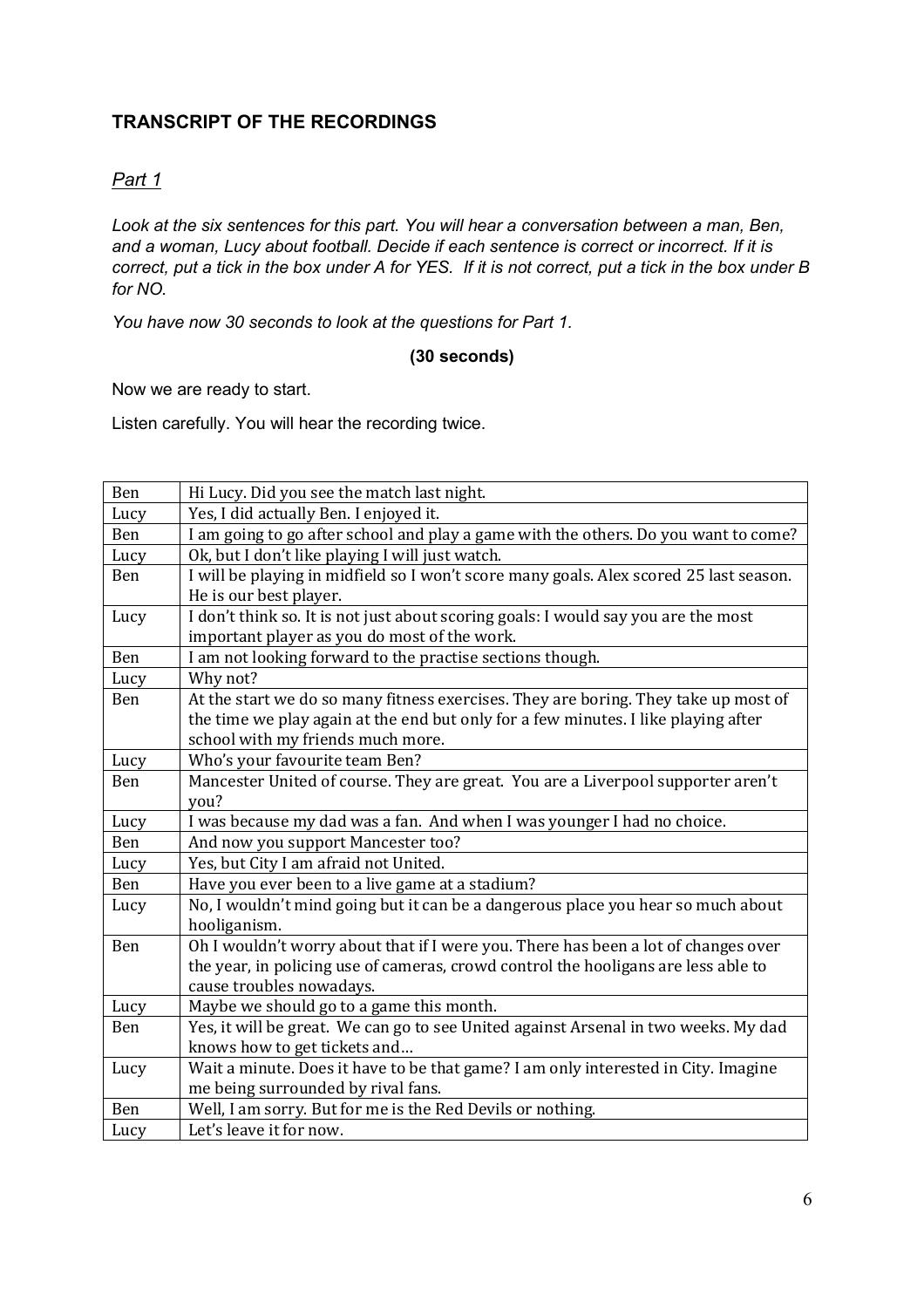#### *Part 2*

*Now turn to Part 2 questions 7 to 12.*

*You will hear someone talking about a race he entered with his wife. For each question choose the correct answer a, b or c.* 

*You now have 45 seconds to look at the questions for part 2.* (**45 seconds)**

*Now we are ready to start. Listen carefully. You will hear the recording twice.* 

My wife and I were preparing for the race for about two years. It seemed very romantic and challenging - the idea of us against the ocean without engines or modern equipment.

---------------------------------------------------------------------------------------------------------------------------

On the good days we were fishing and enjoying the sunset over the endless sea.

The few bad days or when storm struck and we were holding on to each other in the cabin trying not to be sea sick.

It wasn't cheap to enter the race. In all, we spend nearly £30,000 and missed work for three months without pay.

Apart from that, the time and effort needed for the months of physical training can't be calculated. The preparation certainly helped us built up the most valuable quality: determination and mental strength, something that would be vital in the Atlantic.

It was in the summer of 1995 when I first saw the advert for the race. We were one of twelve teams who entered immediately. It clearly stated that the contest was for two person crews in a standard seven meter rowing boat. It was due to stand in October and finish in the late **December** 

The fact that my wife was racing with me, gave us extra motivation. I knew that as a husband and wife team, working together will be no problem.

At that time no other female had rowed across the Atlantic. There were six other females entering the race, a mother and son, another husband and wife team and two all-female teams.

We knew that this race would have a special significance for women, so we chose to name our boat Hannah Snell. Hannah Snell was a woman who joined the Navy Royal Marines in 1723 disguised as a man. She fought well but eventually her captain found out the truth when she got injured in a battle.

We thought she seemed inspirational and worth naming our boat after. I remember how at the very start of the race that the atmosphere between the teams was in fact very friendly. It was more like we were facing the ocean together rather than trying to beat each other.

Perhaps it was the mix of families on the boats that helped. As we lined up for the start we could see black clouds on the horizon. It was going to be a tough voyage.

*That is the end of Part 2*